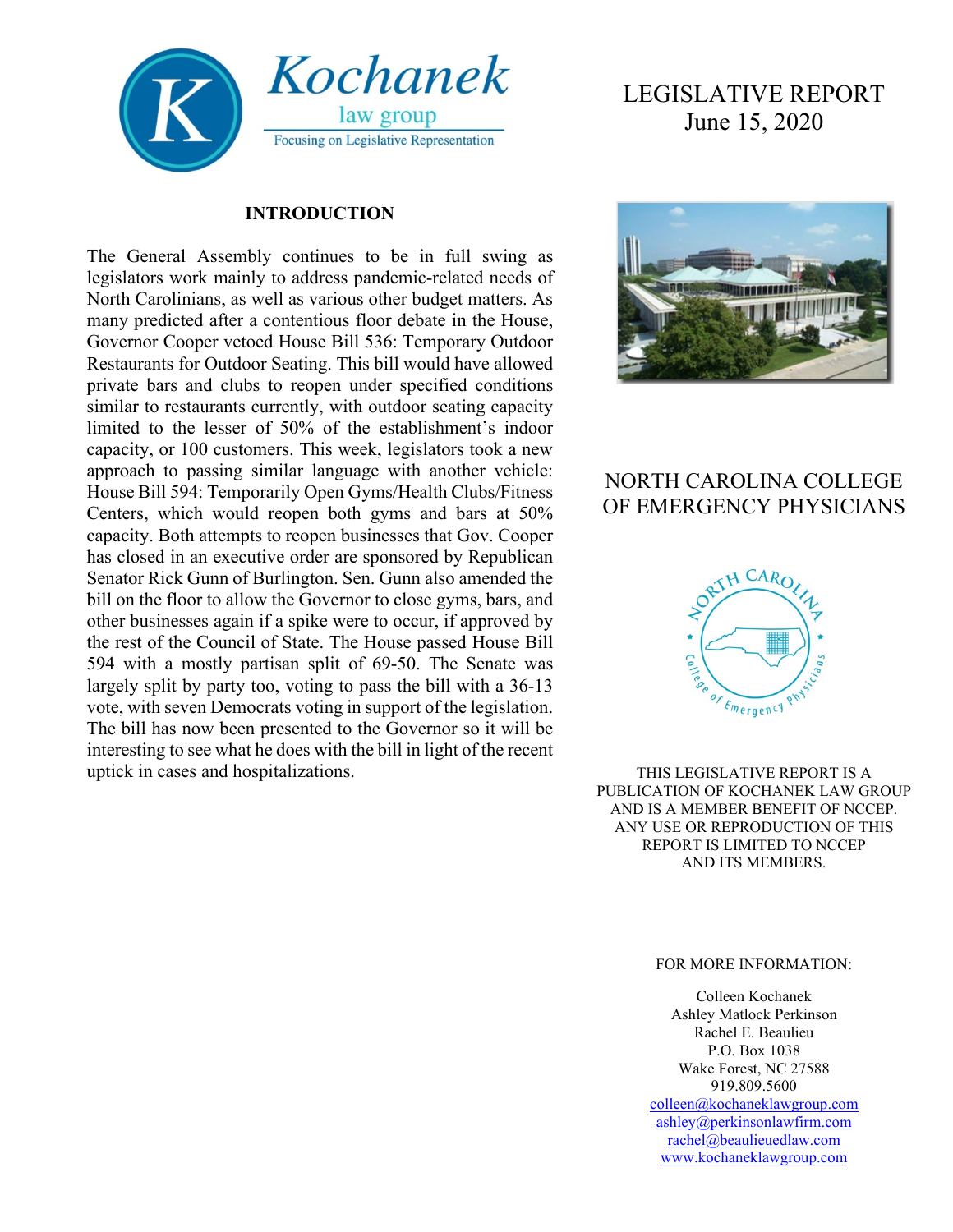#### **BILL UPDATES**

HOUSE BILL 158, COVID-19 New Driver Response. A Conference Committee of House and Senate members was appointed to work out the differences between the two versions of this bill. As adopted by the Conference Committee, the bill would:

- require the Division to waive the requirement that an applicant for a Level 2 limited provisional license pass a road test to obtain the license if the applicant meets all other requirements;
- require a Level 2 limited provisional license holder who receives a waiver under the act to pass a road test prior to obtaining a Level 3 full provisional license;
- provide that the road test waiver provision will expire on the date the DMV resumes administering road tests for Level 2 limited provisional license applicants; and
- deem complete required classroom instruction for students enrolled in classroom driver education between January 2020 and March 16, 2020, who completed at least 15 hours of classroom instruction;
- ensure students who completed less than 15 hours could be offered the opportunity to take a proficiency examination to waive the classroom instruction requirement entirely;
- clarify that behind-the-wheel instruction is not waived for students; and
- authorize public schools to resume driver education programs in accordance with guidance issued by the Department of Public Instruction.

### **The Conference Committee report was adopted by the House and will next be voted on by the full Senate.**

HOUSE BILL 1064, GSC Clarifying Bingo License Statute, was amended in the House Rules Committee to transfer bingo game licensure, limited occasion permitting oversight and administration, and audit reporting responsibilities relating to bingo games from the State Bureau of Investigation to the Alcoholic Law Enforcement Division of the Department of Public Safety. **The bill as amended was approved by the House Rules Committee and the full House. The bill will next be considered by the Senate Judiciary Committee.**

SENATE BILL 562, The Second Chance Act, was amended in the House Rules Committee to:

- direct the Administrative Office of the Courts to develop and disseminate the forms required for an expunction petition under new GS 15A-145.8 (which provides for expunction of records for offenders under the age of 18 at the time of commission of certain misdemeanors and felonies upon completion of the sentence, applicable to offenses committed on or after December 1, 2019) by September 1, 2020;
- postpone the effective date of the provisions regarding access to expunged files maintained by AOC from December 1, 2019, to December 1, 2020;
- amend the effective dates for the proposed changes to various subsections regarding the expunction of records when charges are dismissed or there are findings of not guilty to provide that the changes regarding petitions for expunction apply to petitions filed on or after December 1, 2020 (was, December 1, 2019), and that new provisions regarding expunction by operation of law applies to charges disposed of on or after December 1, 2021 (was, July 1, 2020);
- postpone the date by which the Department of Public Safety, the Department of Justice and AOC must jointly report to the specified NCGA committee on recommendations and costs involved for affected State agencies related to automatic expunction, from February 1, 2020, to October 1, 2021; and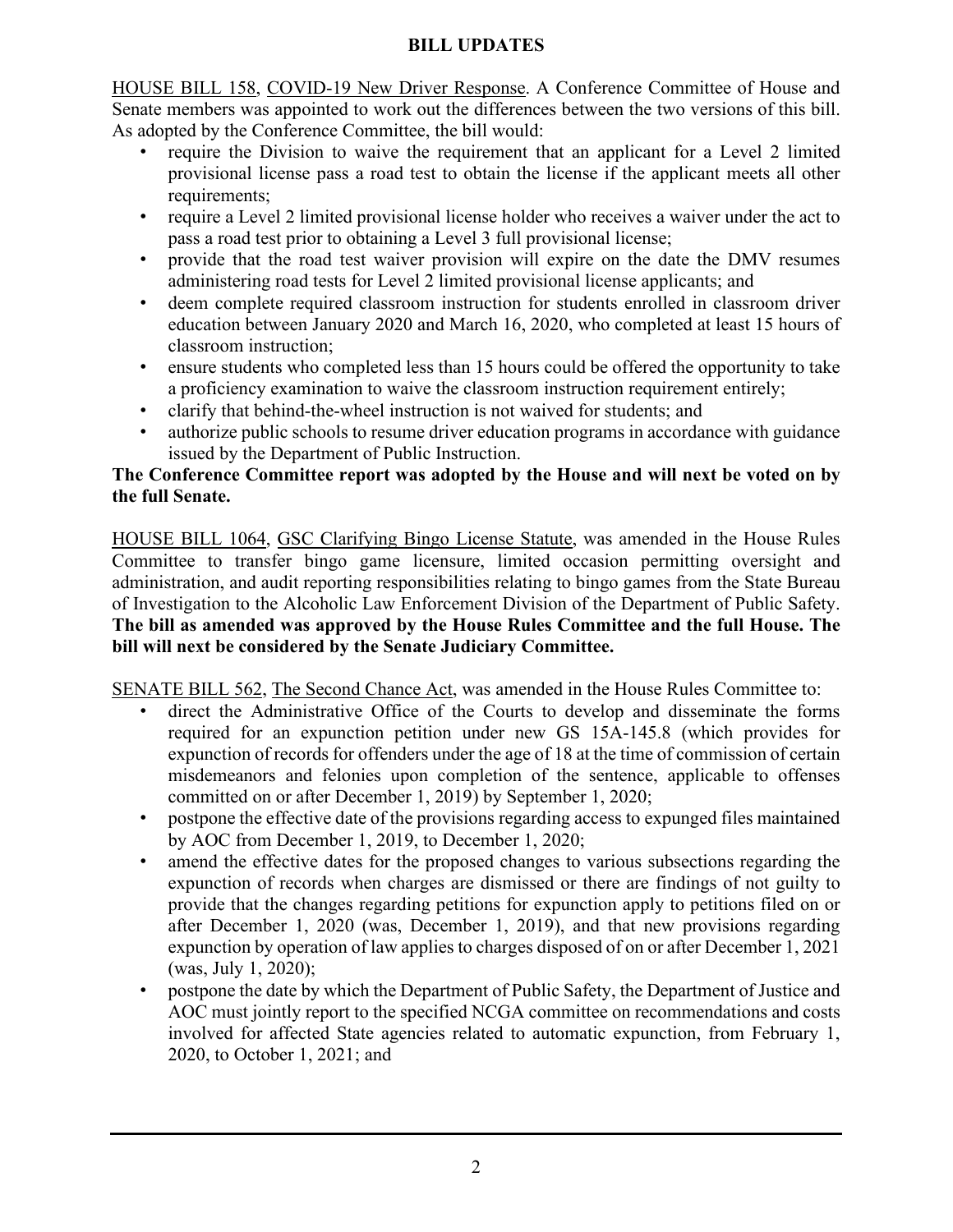amend the effective date of the proposed changes regarding expunction of certain misdemeanors and felonies, from December 1, 2019, to December 1, 2020, and make the provisions applicable to petitions filed on or after that date.

#### **The bill as amended was approved by the House Rules Committee and the full House. The bill has been sent back to the Senate to consider the changes made to the bill by the House.**

SENATE BILL 730, The No Patient Left Alone Act, was heard in the Senate Health Care Committee where a committee substitute was approved. The new version would:

- require a hospital to ensure the opportunity for at least one visitor to visit a patient admitted to a facility;
- provide for a minor who is admitted to a licensed hospital the opportunity to have at least one parent, guardian, or person standing in loco parentis the opportunity to visit and be present while the minor is receiving hospital care;
- allow one immediate family member, as defined, or designated health care agent to have the opportunity to visit an adult admitted to a licensed facility, subject to normal visitation policies;
- permit patients with capacity to designate the one visitor;
- provide that the visitation rights may not be terminated, suspended or waived by the hospital, the Department of Health and Human Services, or the Governor upon the declaration of a disaster or emergency;
- allow a hospital to require a visitor to submit to health screenings necessary to prevent the spread of infectious diseases and to require a visitor to adhere to infection control procedures including wearing personal protective equipment;
- require visitors to have access to a waiting area when the visitor cannot be in the room with the patient; and
- appropriate \$5,000 for the 2019-2020 fiscal year to the Division of Health Service Regulation, DHHS, to develop and disseminate materials explaining the visitation rights.

### **This bill was approved by the Senate Health Care Committee and will next be considered by the Senate Appropriations/Base Budget Committee.**

SENATE BILL 808, Medicaid Funding Act, was heard in the Senate Appropriations Committee, where the original bill was stripped out and a new version was proposed. The bill would now:

- transfer \$15 million in nonrecurring funds for 2020-21 to be used for planning for relocating the Department of Health and Human Services (DHHS) campus from Dorothea Dix to a location in Wake County (the budget bill from last year moved DHHS out of Wake County and was one of the reasons for the Governor's veto);
- appropriate \$6,154,480 in nonrecurring funds for 2020-21 for updates and changes to the child welfare case management component of the NC Families Accessing Services through Technology (NC FAST) system;
- use \$50 million from coronavirus relief funds on a nonrecurring basis for 2020-21 to fund behavioral health and crisis services in response to the COVID-19 pandemic;
- prohibit DHHS, Division of Health Benefits (DHB) from transferring any amount of the certified Medicaid budget surplus calculated for 2019-20 to LME/MCOs to offset any reduction in single-stream funding;
- require certain funds received by DHHS during 2019-20 due to the acceleration of the federal 2019-20 Medicaid Reimbursement Initiative/Gap Assessment Program (MRI/GAP) Plan to remain available and used for the Medicaid Program for the 2020-21 fiscal year;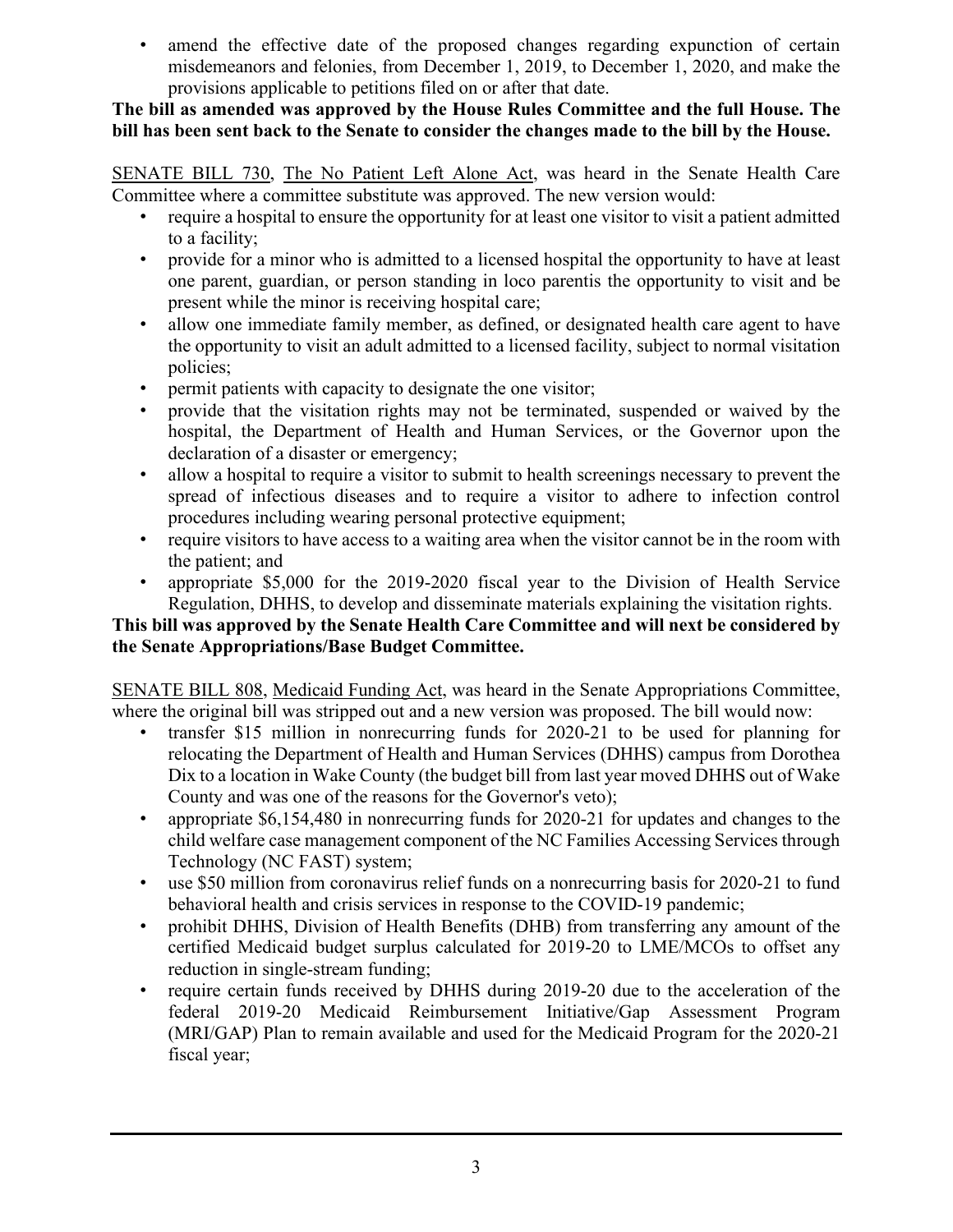- appropriate \$1.4 million in nonrecurring funds for 2020-21 for the implementation of an electronic visit verification (EVV) system for personal care services and home health services under the Medicaid program;
- provide funding for Medicaid and NC Health Choice programs rebase for 2020-21:
	- o \$30 million in nonrecurring funds of the funds appropriated to DHB for 2019-20 and the funds appropriated to DHB as part of this bill;
	- o \$84 million from the Medicaid Transformation Reserve;
	- o \$136 million in nonrecurring funds from the Medicaid Contingency Reserve; and
	- o \$213 million from the General Fund.
- within 60 days of the expiration of the declared nationwide public health emergency as a result of COVID-19, require every county department of social services to redetermine Medicaid eligibility for those beneficiaries whose eligibility was continued by federal law;
- direct that Medicaid transformation will start no later than July 1, 2021;
- require capitated contracts to begin no later than July 1, 2021;
- if the capitated payments do not begin on July 1, 2021, require DHB to make monthly payments to prepaid health plans (PHPs) for each full month of delay;
- transfer \$19.42 million from funds in the Medicaid Transformation Reserve to be used by DHB on a nonrecurring basis for 2020-21 to provide the State share for qualifying needs directly related to Medicaid transformation as verified by the Office of State Budget and Management;
- set the rate floor for durable medical equipment under managed care at 100% of the Medicaid fee-for-service for durable medical equipment for the first three years;
- allow DHHS to contract with an Indian managed care entity or an Indian health care provider to assist with the provision of health-care related services to certain eligible Medicaid recipients;
- revise the proposed supplemental payment program for eligible medical professional providers to conform with managed care's revised date of July 1, 2021;
- replace the two existing hospital assessments with two revised hospital assessments, each of which utilizes a fixed percentage of hospital costs, effective July 1, 2021:
	- o The assessments fund (1) the State share of Medicaid costs associated with the anticipated increase to hospital per claim reimbursement and (2) the State retention amount.
	- o The percentage rates will be set each year by the General Assembly, and DHHS will annually submit proposed adjustments to the rates.
- set the rates for the revised assessments for the first taxable year, which is October 1, 2020, through September 30, 2021, at 2.32% of total hospital costs for the supplemental assessment and 2.04% of total hospital costs for the base assessments;
	- o Since these rates are only in effect for one quarter of the first taxable year, only one quarter of the amount that would be generated in a full year will be collected.
	- o Because of the uncertainty involved in converting the assessments to prospective fixed rates, the State Controller is authorized to transfer funds from the Medicaid Contingency Reserve to cover a shortfall in receipts in the Medicaid program during the 2021-2022 fiscal year.
- state the General Assembly's intent to enact legislation before the start of the 2021-22 fiscal year changing the handling of nontax revenue in the NC Medicaid program in a managed care environment.

**The bill as amended was approved by the Senate Appropriations Committee and will next be considered by the Senate Rules Committee.**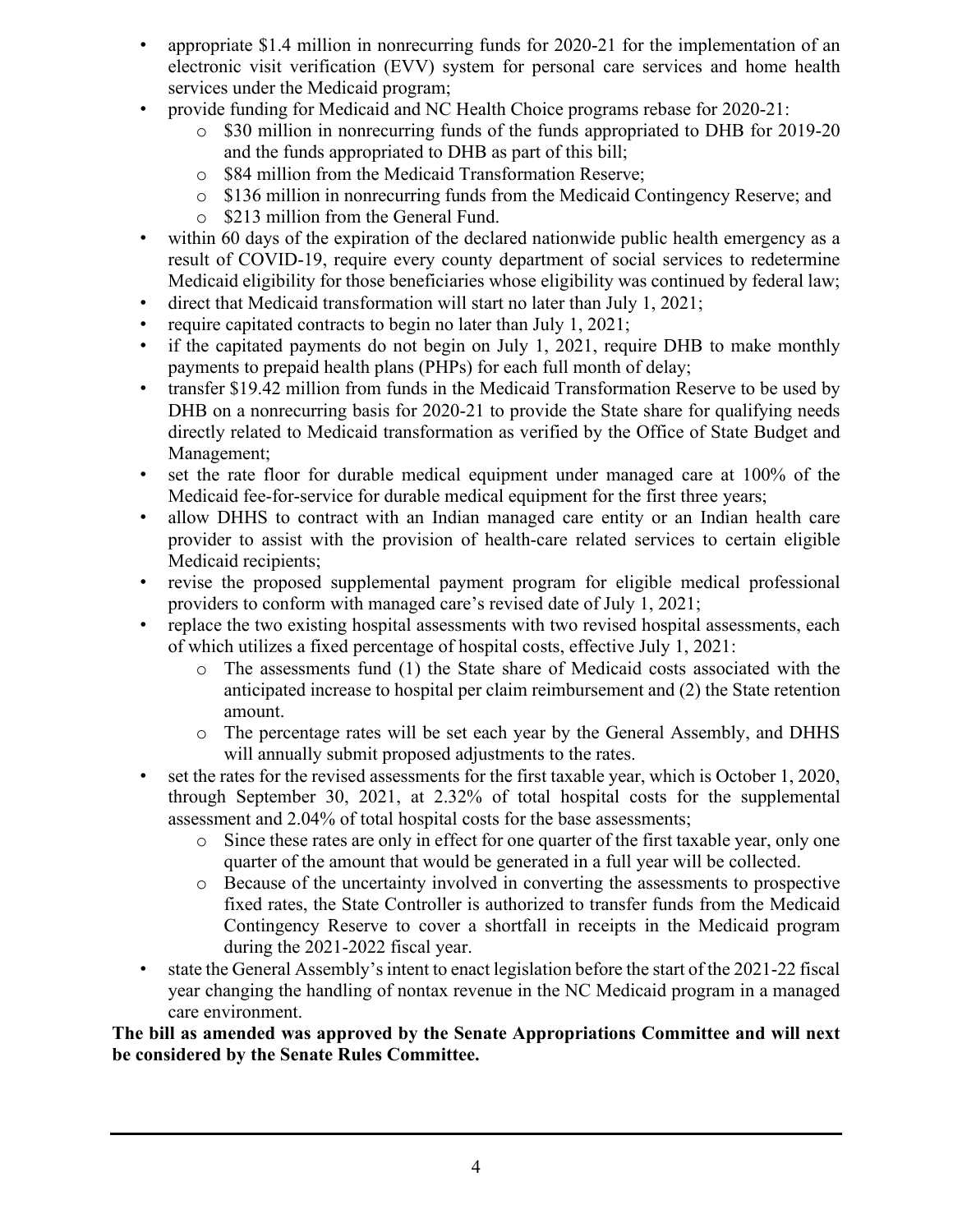SENATE BILL 818, Compensation of Certain School Employees. The provisions of this bill were removed in the Senate Appropriations Committee and replaced with new provisions that would set out new salary schedules for teachers and principals. In addition, the bill would direct the Department of Public Instruction to administer a one-time, lump sum bonus of \$350 by October 31, 2020, for any teacher employed in a qualifying public school unit as of October 1, 2020, as well as a one-time, lump sum bonus for a qualifying principal, and would encourage the Governor, for the 2020-21 fiscal year, to allocate funds from the Governor's Emergency Education Relief Fund to provide a one-time bonus of \$600 for teachers, instructional support personnel, and noncertified personnel. **The bill as amended was approved by the Senate Appropriations and Rules Committees and will next be considered by the full Senate.**

SENATE BILL 848, COVID-19 Economic Recovery Grants. The provisions of this bill were removed in the Senate Finance Committee and replaced with a new version that would use funds from the Coronavirus Relief Fund to help businesses in North Carolina during the COVID-19 pandemic and to grow business investments in North Carolina after the COVID-19 pandemic by doing providing economic support to:

- businesses who experienced business interruption in connection with the COVID-19 pandemic and who did not participate in either the federal Paycheck Protection Program or Mainstreet Loan Program;
- businesses who increase their investments in North Carolina during and after the COVID-19 pandemic; and
- local governments for use in connection with securing commitments for the recruitment, expansion, or retention of new and existing businesses during and after the COVID-19 pandemic.

**The bill as amended was approved by the Senate Finance Committee and will next be considered by the Senate Appropriations Committee.**

### **LEGISLATION ENACTED**

HOUSE BILL 1169, Bipartisan Elections Act of 2020. This legislation enacts a variety of provisions to the laws related to elections and appropriates funds to the State Board of Elections in response to the coronavirus pandemic. The legislation will:

- for the 2020 general election, allow for one witness for the casting of absentee ballots, provide flexibility in the filling of positions for precinct officials, provide for voter assistance by individuals working as part of multi-partisan teams, and allow for completed absentee request forms to be e-mailed or faxed to county boards of elections;
- direct the Department of Health and Human Services and the State Board of Elections to develop guidance to safely allow multi-partisan teams to assist registered voters within hospitals, clinics, nursing homes, assisted living or other congregate living situations in the 2020 elections during the COVID-19 pandemic, and to report no later than August 1, 2020, to the Joint Legislative Oversight Committee on General Government, the Joint Legislative Elections Oversight Committee, and the Governor on the details of the guidance;
- require applications for absentee ballots to have a bar code allowing the county board of elections and the voter to track a voted ballot following its return to the county board;
- provide an additional two weeks for county boards of elections to approve applications for absentee ballots;
- clarify that voters may call the State Board or a county board of elections and request a blank absentee ballot request form be sent to the voter by mail, e-mail, or fax;